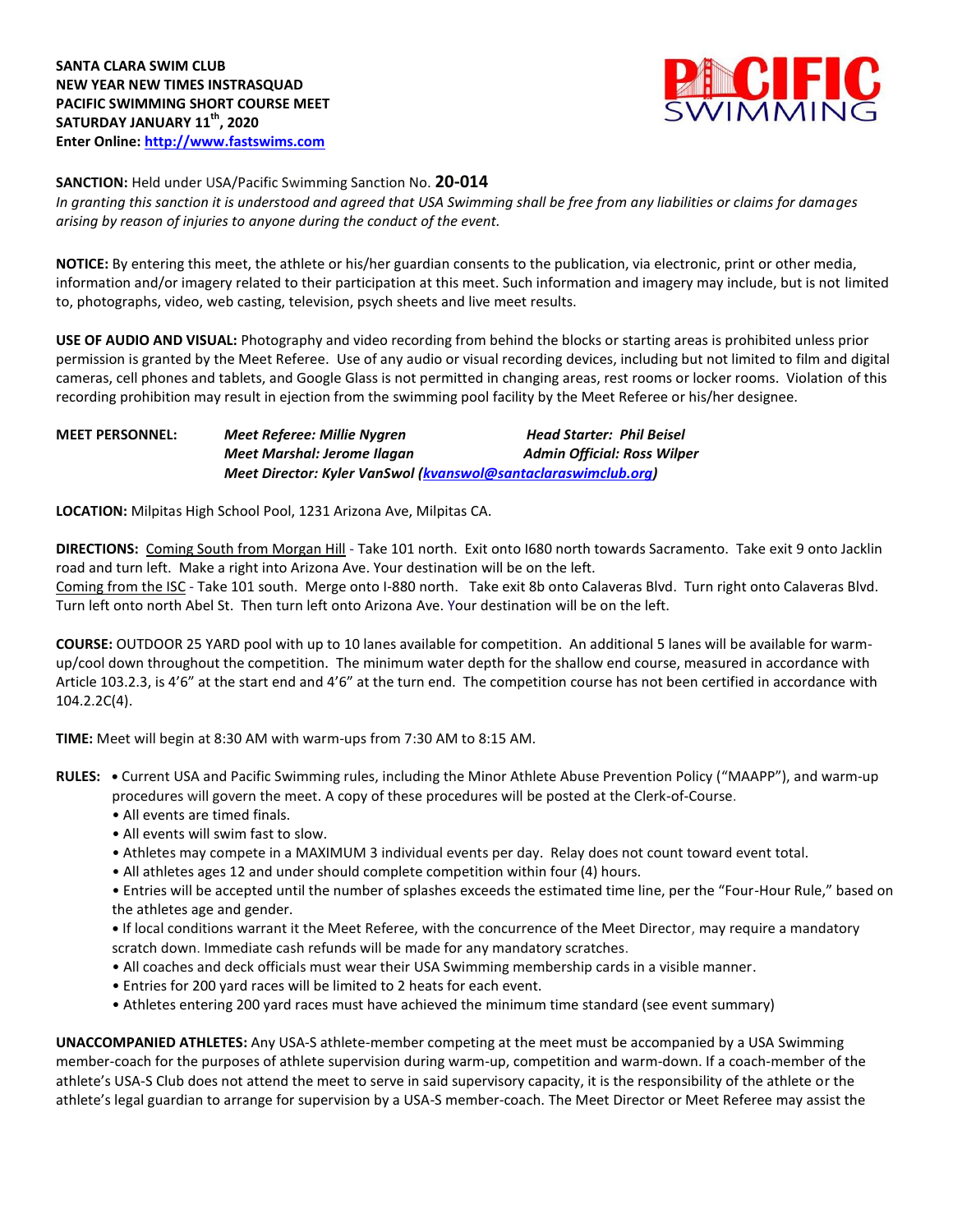athlete in making arrangements for such supervision; however, it is recommended that such arrangements be made in advance of the meet by the athlete's USA-S Club Member-Coach.

**RACING STARTS:** Athletes must be certified by a USA-S member-coach as being proficient in performing a racing start or must start the race in the water. It is the responsibility of the athlete or the athlete's legal guardian to ensure compliance with this requirement.

**RESTRICTIONS:** • Smoking and the use of other tobacco products is prohibited on the pool deck, in the locker rooms, in spectator

- seating, on standing areas and in all areas used by athletes, during the meet and during warm-up periods.
- Sale and use of alcoholic beverages is prohibited in all areas of the meet venue.
- No glass containers are allowed in the meet venue.
- No propane heater is permitted except for snack bar/meet operations.
- All shelters must be properly secured.
- Deck Changes are prohibited.

• Destructive devices, to include but not limited to, explosive devices and equipment, firearms (open or concealed), blades, knives, mace, stun guns and blunt objects are strictly prohibited in the swimming facility and its surrounding areas. If observed, the Meet Referee or his/her designee may ask that these devices be stored safely away from the public or removed from the facility. Noncompliance may result in the reporting to law enforcement authorities and ejection from the facility. Law enforcement officers (LEO) are exempt per applicable laws.

• Operation of a drone, or any other flying apparatus, is prohibited over the venue (pools, athlete/coach areas, spectator areas and open ceiling locker rooms) any time athletes, coaches, officials, and/or spectators are present.

**ELIGIBILITY:** • Athletes must be current members of USA-S and enter their name and registration number on the meet entry card as they are shown on their Registration Card. If this is not done, it may be difficult to match the athlete with the registration and times database. The meet host will check all athlete registrations against the SWIMS database and if not found to be registered, the Meet Director shall accept the registration at the meet (a \$10 surcharge will be added to the regular registration fee). Duplicate registrations will be refunded by mail.

• Athletes must be members of Santa Clara Swim Club (SCSC). Unattached athletes participating with SCSC are eligible to compete.

• Entries with **"NO TIME" will be accepted** (exception: 200yd races, see rules)

• Entry times submitted for this meet may be checked against a computer database and may be changed in accordance with Pacific Swimming Entry Time Verification Procedures.

- Disabled athletes are welcome to attend this meet and should contact the Meet Director or Meet Referee regarding any special accommodations on entry times and seeding per Pacific Swimming policy.
- Athletes 19 years of age and over may compete in the meet for time only, no awards. Such athletes must have met standards for the 17-18 age group.
- The athlete's age will be the age of the athlete on the first day of the meet.

**ENTRY FEES:** \$30 per athlete. No refunds will be made.

**ONLINE ENTRIES:** To enter online go to **[www.fastswims.com](http://www.fastswims.com/)** to receive an immediate entry confirmation. This method requires payment by credit card. FastSwims charges a processing fee for this service, 6.5% of the total Entry Fees plus \$0.75 per transaction, regardless of number of athletes. Please note that the processing fee is a separate fee from the Entry Fees. If you do not wish to pay the processing fee, enter the meet using a mail entry. Entering online is a convenience, is completely voluntary, and is in no way required or expected of an athlete by Pacific Swimming. Online entries will be accepted through Friday, January 3<sup>rd</sup>. Late entries will be accepted through Sunday, January 5<sup>th</sup> with a \$25 late entry fee. No entries will be accepted after January 5<sup>th</sup>.

## **MAILED OR HAND DELIVERED ENTRIES**: will not be accepted

**CHECK-IN:** The meet will be pre-seeded; there will be no check-in.

**SCRATCHES:** Any athletes not reporting for or competing in an individual timed final event that they have checked in for shall not be penalized.

**AWARDS:** Heat winner prizes will be handed out.

**ADMISSION:** Free.